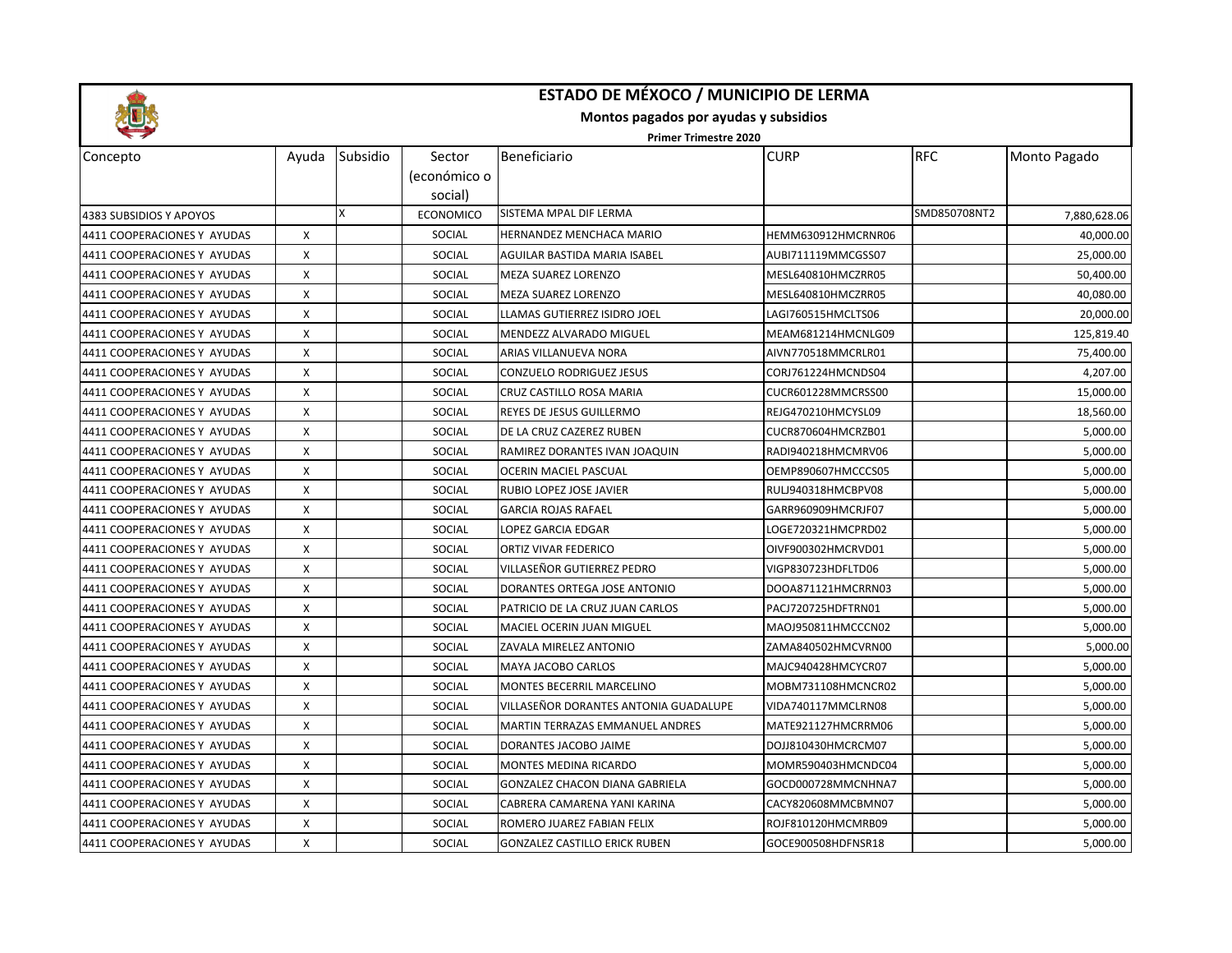| 4411 COOPERACIONES Y AYUDAS | X | <b>SOCIAL</b> | MONTES LOPEZ ALEJANDRO               | MOLA840220HMCNPL03 | 5,000.00   |
|-----------------------------|---|---------------|--------------------------------------|--------------------|------------|
| 4411 COOPERACIONES Y AYUDAS | X | SOCIAL        | <b>MONTES DIAZ ESTHER</b>            | MODE860701MMCNZS07 | 5,000.00   |
| 4411 COOPERACIONES Y AYUDAS | Χ | <b>SOCIAL</b> | MARTINEZ BARRERA ISRAEL              | MABI871213HMCRRS03 | 5,000.00   |
| 4411 COOPERACIONES Y AYUDAS | X | <b>SOCIAL</b> | DEL VALLE DIAZ MIGUEL ANGEL          | VADM960929HMCLZG03 | 5,000.00   |
| 4411 COOPERACIONES Y AYUDAS | X | SOCIAL        | VELAZQUEZ JACOBO MARIA GUADALUPE     | VEJG740513MDFLCD01 | 5,000.00   |
| 4411 COOPERACIONES Y AYUDAS | X | SOCIAL        | JIMIENEZ ROMERO FILEMON              | JIRF710308HDFMML05 | 10,000.00  |
| 4411 COOPERACIONES Y AYUDAS | X | SOCIAL        | CASTRO DE LA CRUZ ARMANDO GUADALUPE  | CXCA930827HMCSRR05 | 5,000.00   |
| 4411 COOPERACIONES Y AYUDAS | X | SOCIAL        | RIVERA GARCIA VICENTE                | RIGV610911HDFVRC04 | 10,000.00  |
| 4411 COOPERACIONES Y AYUDAS | X | SOCIAL        | LEJARAZO MARTINEZ PATRICIA           | LEMP911227MMCJRT07 | 5,000.00   |
| 4411 COOPERACIONES Y AYUDAS | X | SOCIAL        | <b>FRANCO PEREZ DANIEL</b>           | FAPD820920HMCRRN09 | 5,000.00   |
| 4411 COOPERACIONES Y AYUDAS | X | SOCIAL        | FLORES ROMERO ESLEIDY JULIETA        | FORE000127MMCLMSA1 | 5,000.00   |
| 4411 COOPERACIONES Y AYUDAS | X | SOCIAL        | <b>VALLE TREJO ANTONIA</b>           | VATA711222MDFLRN08 | 5,000.00   |
| 4411 COOPERACIONES Y AYUDAS | X | <b>SOCIAL</b> | JIMENEZ RAMIREZ ANGEL RICARDO        | IIRA970802HMCMMN02 | 5,000.00   |
| 4411 COOPERACIONES Y AYUDAS | X | SOCIAL        | VALERA MEDINA HILARIO                | VAMH641231HMCRDL01 | 5,000.00   |
| 4411 COOPERACIONES Y AYUDAS | X | <b>SOCIAL</b> | <b>GARCIA JIMENEZ JAVIER</b>         | GAJJ950310HMCRMV03 | 5,000.00   |
| 4411 COOPERACIONES Y AYUDAS | X | SOCIAL        | RIVERA DOMINGUEZ GUSTAVO             | RIDG981006HDFVMS04 | 10,000.00  |
| 4411 COOPERACIONES Y AYUDAS | X | SOCIAL        | RAMIREZ JIMENEZ ANDRES MARCO ANTONIO | RAJA741130HMCMMN00 | 10,000.00  |
| 4411 COOPERACIONES Y AYUDAS | X | <b>SOCIAL</b> | MENDEZ ALVARADO MGUEL                | MEAM681214HMCNLG09 | 69,600.00  |
| 4411 COOPERACIONES Y AYUDAS | X | <b>SOCIAL</b> | SOLIS BALLESTEROS MARISOL            | SOBM840324MMCLLR09 | 185,600.00 |
| 4411 COOPERACIONES Y AYUDAS | X | SOCIAL        | VAZQUEZ JIMENEZ MIGUEL               | VAJM680927HMCZMG02 | 10,000.00  |
| 4411 COOPERACIONES Y AYUDAS | X | SOCIAL        | PEÑA TRUEBA ALEXANDRA                | PETA001109MMCXRLA3 | 5,000.00   |
| 4411 COOPERACIONES Y AYUDAS | X | SOCIAL        | GONZALEEZ ORTEGA GERARDO             | GOOG720313HMCNRR00 | 35,000.00  |
| 4411 COOPERACIONES Y AYUDAS | X | SOCIAL        | ALEJANDRO GARCIA NATIVIDAD FELIPA    | AEGN311225MMCLRT08 | 1,000.00   |
| 4411 COOPERACIONES Y AYUDAS | X | SOCIAL        | ALEJANDRO GARCIA NATIVIDAD FELIPA    | AEGN311225MMCLRT08 | 1,000.00   |
| 4411 COOPERACIONES Y AYUDAS | X | <b>SOCIAL</b> | <b>GARCIA VILLAR TOMAS</b>           | GAVT611221HMCRLM08 | 16,008.00  |
| 4411 COOPERACIONES Y AYUDAS | X | SOCIAL        | ORDOÑEZ ALVA GLORIA                  | OOAG430203MMCRLL02 | 3,000.00   |
| 4411 COOPERACIONES Y AYUDAS | X | SOCIAL        | HERNANDEZ LOPEZ MARGARITO            | HELM661017HMCRPR03 | 3,600.00   |
| 4411 COOPERACIONES Y AYUDAS | X | <b>SOCIAL</b> | BERMUDEZ CHAVEZ ALEJANDRO            | BECA760809HMCRHL04 | 7,200.00   |
| 4411 COOPERACIONES Y AYUDAS | X | SOCIAL        | REZA MOLINA SANTIAGO MAURICIO        | REMS671024HDFZLN08 | 16,400.00  |
| 4411 COOPERACIONES Y AYUDAS | X | SOCIAL        | PEREZ VAZQUEZ VICENTE                | PEVV710115HMCRZC03 | 11,499.60  |
| 4411 COOPERACIONES Y AYUDAS | X | <b>SOCIAL</b> | ARIAS VILLANUEVA NORA                | AIVN770518MMCRLR01 | 44,857.20  |
| 4411 COOPERACIONES Y AYUDAS | X | SOCIAL        | PEREZ VAZQUEZ VICENTE                | PEVV710115HMCRZC03 | 12,180.00  |
| 4411 COOPERACIONES Y AYUDAS | X | SOCIAL        | PEREZ VAZQUEZ VICENTE                | PEVV710115HMCRZC03 | 12,180.00  |
| 4411 COOPERACIONES Y AYUDAS | X | SOCIAL        | ROJAS REYES ANA LAURA                | RORA880115MMCJYN05 | 11,611.60  |
| 4411 COOPERACIONES Y AYUDAS | X | SOCIAL        | PEREZ VAZQUEZ VICENTE                | PEVV710115HMCRZC03 | 16,240.00  |
| 4411 COOPERACIONES Y AYUDAS | X | <b>SOCIAL</b> | PEREZ VAZQUEZ VICENTE                | PEVV710115HMCRZC03 | 20,300.00  |
| 4411 COOPERACIONES Y AYUDAS | X | <b>SOCIAL</b> | MENDEZ ALVARADO MGUEL                | MEAM681214HMCNLG09 | 57,072.00  |
| 4411 COOPERACIONES Y AYUDAS | X | SOCIAL        | PEREZ VAZQUEZ VICENTE                | PEVV710115HMCRZC03 | 24,360.00  |
| 4411 COOPERACIONES Y AYUDAS | X | SOCIAL        | PEREZ VAZQUEZ VICENTE                | PEVV710115HMCRZC03 | 20,300.00  |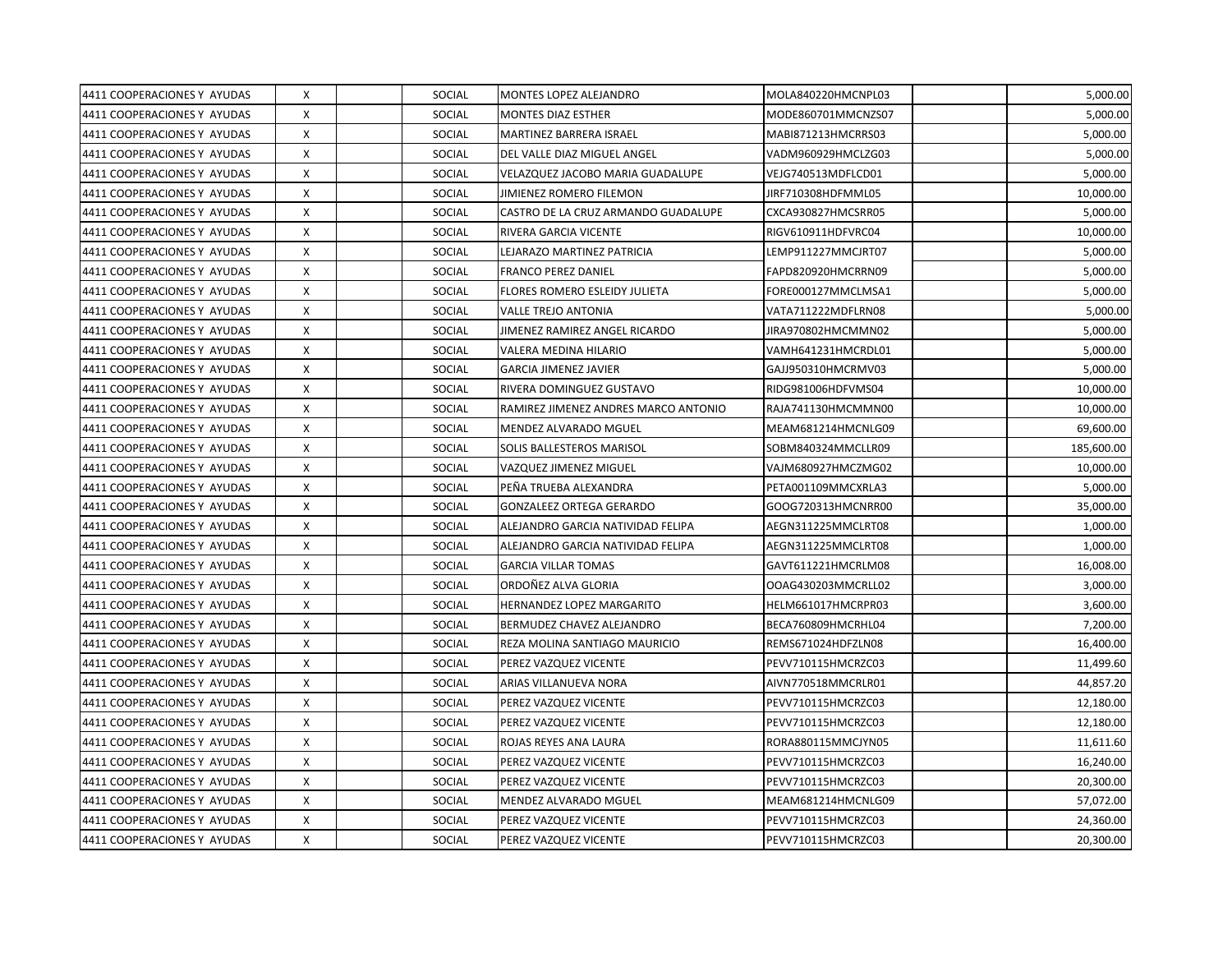| 4411 COOPERACIONES Y AYUDAS | X | SOCIAL        | <b>MARTINEZ MARTINEZ ARTURO</b> | MAMA971112HMCRRR06 | 18,560.00 |
|-----------------------------|---|---------------|---------------------------------|--------------------|-----------|
| 4411 COOPERACIONES Y AYUDAS | X | SOCIAL        | JIMIENEZ ROMERO FILEMON         | JIRF710308HDFMML05 | 20,300.00 |
| 4411 COOPERACIONES Y AYUDAS | X | <b>SOCIAL</b> | <b>GODINEZ ZARCO ANGELES</b>    | GOZA820620MMCDRN09 | 20,300.00 |
| 4411 COOPERACIONES Y AYUDAS | X | SOCIAL        | PEREZ VAZQUEZ VICENTE           | PEVV710115HMCRZC03 | 20,300.00 |
| 4411 COOPERACIONES Y AYUDAS | X | SOCIAL        | ROBLES ATILANO HUGO             | ROAH830605HMCBTG09 | 10,000.00 |
| 4411 COOPERACIONES Y AYUDAS | X | SOCIAL        | JIMEENEZ ORTINEZ MARTIN         | JIOM760130HMCMRR07 | 10,000.00 |
| 4411 COOPERACIONES Y AYUDAS | X | SOCIAL        | ALDAMA HERRERA HUGO JULIO       | AAHH581220HMCLRG08 | 10,000.00 |
| 4411 COOPERACIONES Y AYUDAS | X | <b>SOCIAL</b> | SALAZAR GUADALUPE JUAN          | SAGJ790305HMCLDN06 | 10,000.00 |
| 4411 COOPERACIONES Y AYUDAS | X | SOCIAL        | SOLIS BALLESTEROS MARISOL       | SOBM840324MMCLLR09 | 44,699.99 |
| 4411 COOPERACIONES Y AYUDAS | X | SOCIAL        | SOLIS BALLESTEROS MARISOL       | SOBM840324MMCLLR09 | 70,264.52 |
| 4411 COOPERACIONES Y AYUDAS | X | SOCIAL        | <b>IMENDOZA RUIZ JUAN JOSE</b>  | MERJ630523HDFNZN03 | 36,495.34 |
|                             |   |               |                                 |                    |           |